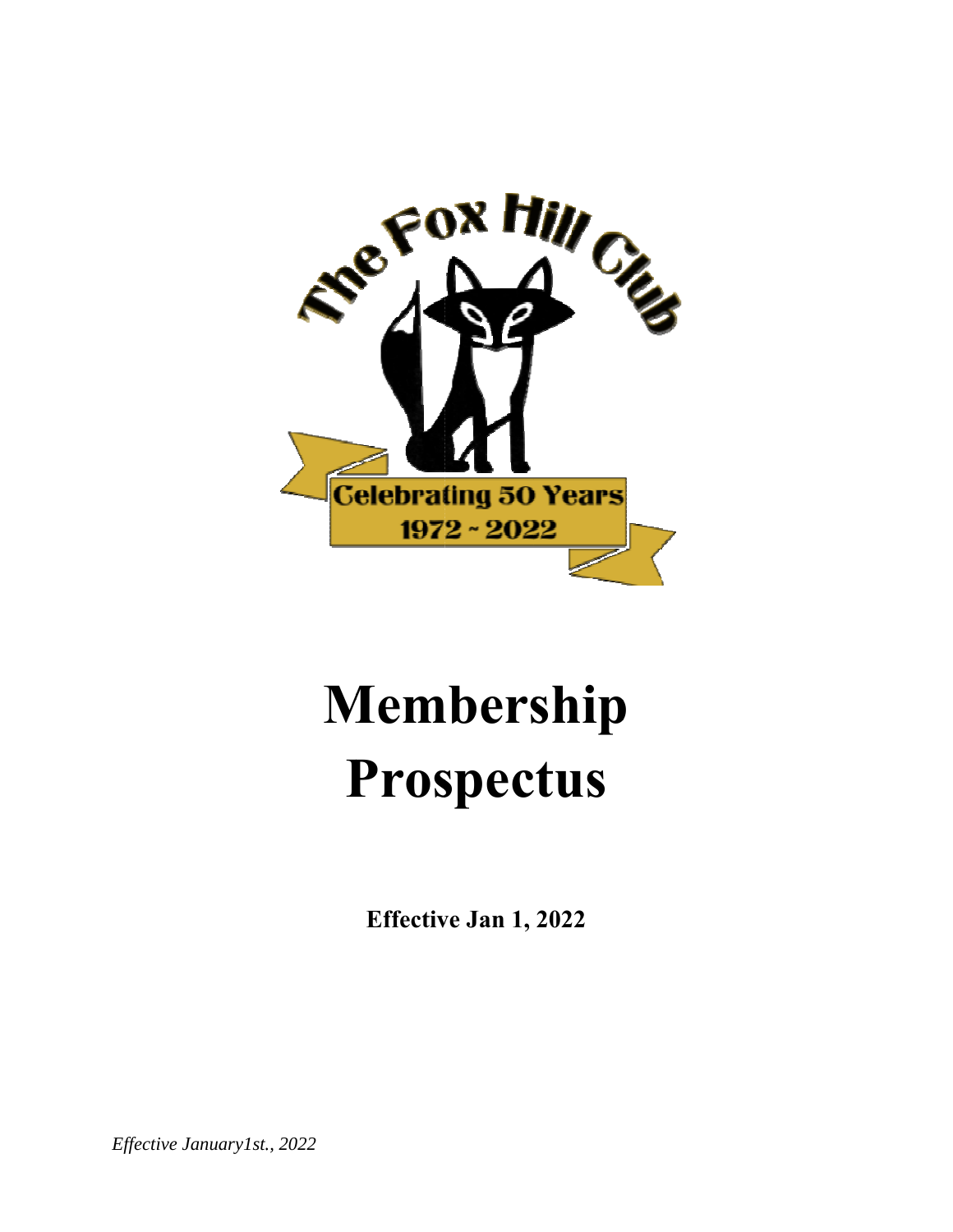# **THE FOX HILL CLUB**

## **MEMBERSHIP OVERVIEW**

#### **VISION STATEMENT**

It is our desire and intent to provide members and their guests a premier club experience and environment at *The Fox Hill Club*(hereinafter the "Club").Practices and policies will be established by the Club and are designed to promote a quality golf experience for all members.

#### **MEMBERSHIP PROSPECTUS**

This *Membership Prospectus* and its accompanying *Membership Application* describe the terms of membership and offer you anopportunity to become a member of *The Fox Hill Club*.

#### **MEMBERSHIP CATEGORIES**

The Club may currently offersfive categories of Golfing Memberships: Full Golf Membership, Junior Golf Membership, Youth Golf Membership, Senior Golf Membership, Individual Golf Membership, and Dual Residency/Seasonal Golf Membership. The Club also offers a Business Social Membership with golf privileges and a Social Membership. In aggregate, the maximum number of Golfing Memberships offered is 450. The number of Social Memberships is not limited. The use privileges associated with each category of membership in the Club are more fully described in the Membership Documents.

#### **MEMBERSHIP BENEFITS**

In addition to exceptional Club Facilities and an extensive array of programs and activities for members and their families, membership in the Club currently offers a number of attractive benefits including:

- **Immediate Family Privileges**. For Full, Junior, and Senior memberships, a member, his or her spouse and their unmarried children, through the age of 23 who are living at home, attending school on a full-time basis or serving in the military are entitled to membership privileges without having to pay additional membership dues.
- **Inheritability**. Upon the death of a member, the membership may be transferred to his or her spouse or adult child as further described herein.
- **Club Correspondence**. Members will receive periodic emails containing information about events and activities at the Club and other items of interest. Member will also be given access to Clubster which will contain all our calendar of events and any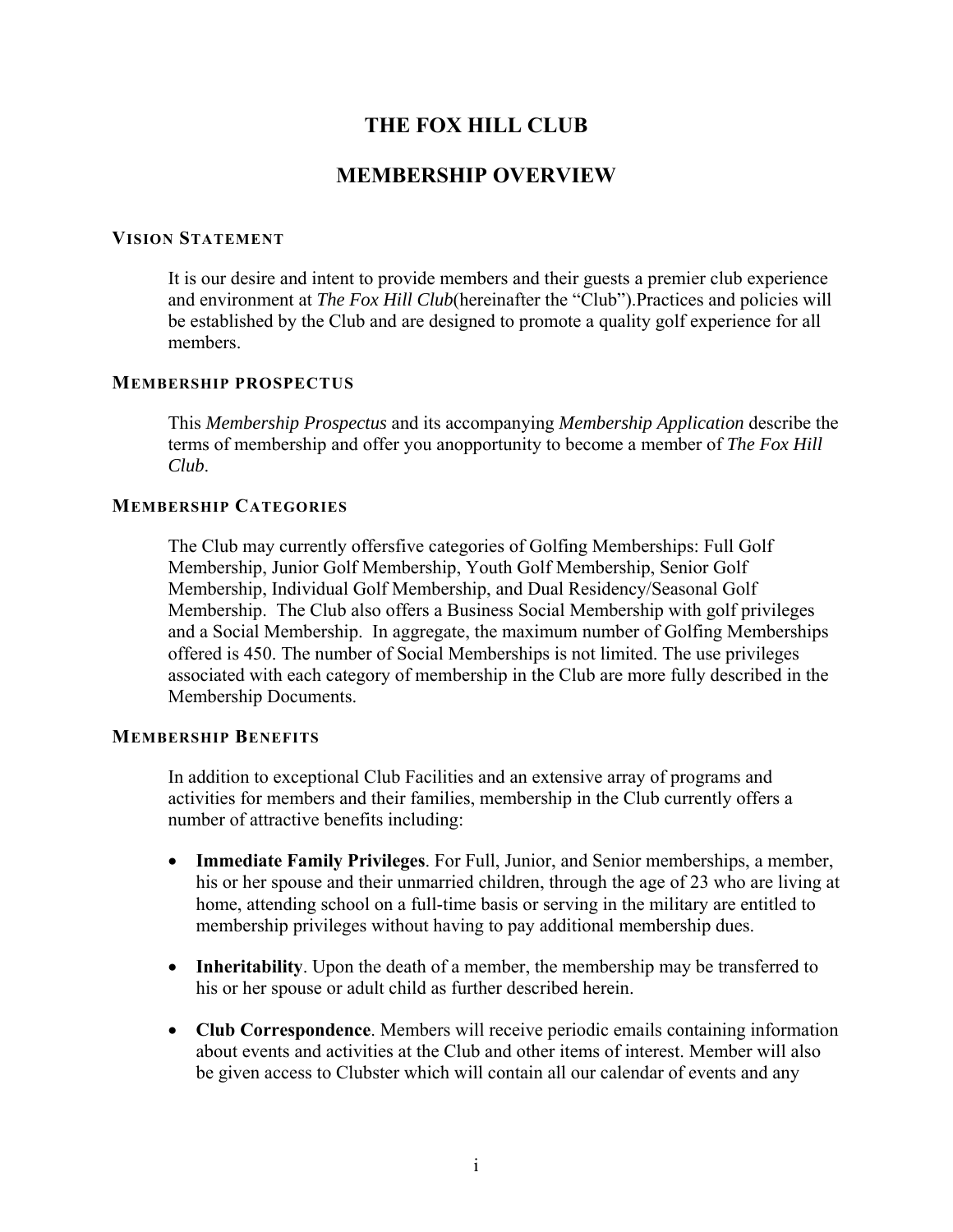Club postings. Here members will be able to sign up for future events and contact other members or staff through direct messaging.

 **Website**. The Club's website located atwww.thefoxhillclub.comprovides members with access to important up to date club information.

#### **MEMBERSHIP DOCUMENTS**

This *Membership Prospectus*, the *Member Policies*, the *Schedule of Costs, Fees, and Charges*, and each member's *Membership Application* (hereinafter the *Membership Documents*), set forth the rules, rights, privileges, and costs of membership in the Club.

#### **APPLICATION PROCEDURES**

Each person who desires to become a member shall mail or deliver to the Membership Director a fully completed and signed *Membership Application*, along with a check for the required membership fee (the "Membership Fee"). In the event the *Membership Application* is not acted upon favorably, the Membership Fee will be fully refunded, without interest.

#### **MEMBERSHIP DIRECTOR AVAILABLE TO ANSWER QUESTIONS**

Should you have any questions concerning this *Membership Prospectus* or the membership opportunities available at the Club, please contact our General Manager, at(303) 651-3777 -ext. 3; or visit our Office at the Club, Monday through Friday between 8:00 a.m. to 5:00 p.m. No appointment is necessary. You may mail inquiries to The Fox Hill Club at 1400 E. Hwy 119, Longmont, CO 80502-0762**.** You can also visit our website at thefoxhillclub.com.

#### **RIGHTS GOVERNED BY MEMBERSHIP DOCUMENTS**

Effective this 1st Day of January, 2022 (Effective Date). Members of the Club shall be bound by the terms and conditions of the Membership Documents adopted by the Owners and as amended from time to time. To the extent to which these documents are inconsistent with any prior rights or privileges of a Member, these Membership Documents shall govern Membership rights and privileges.

### **OWNERSHIP OF GOLF COURSE AND CLUB FACILITIES**

Tartan Golf Management, LLC, a Colorado Limited Liability Company ("Owner"), owns the golf course and Club facilities. 1400 East, LLC, a Colorado Limited Liability Company ("Company"), operates the Club.The "Company" and the Club are hereinafter sometimes collectively referred to as the "Club". Where this *Membership Prospectus* refers to the Club taking action or having certain rights, the Company or its designees may take such action and shall have such rights.

#### **CAREFULLY REVIEW ALL MEMBERSHIP DOCUMENTS**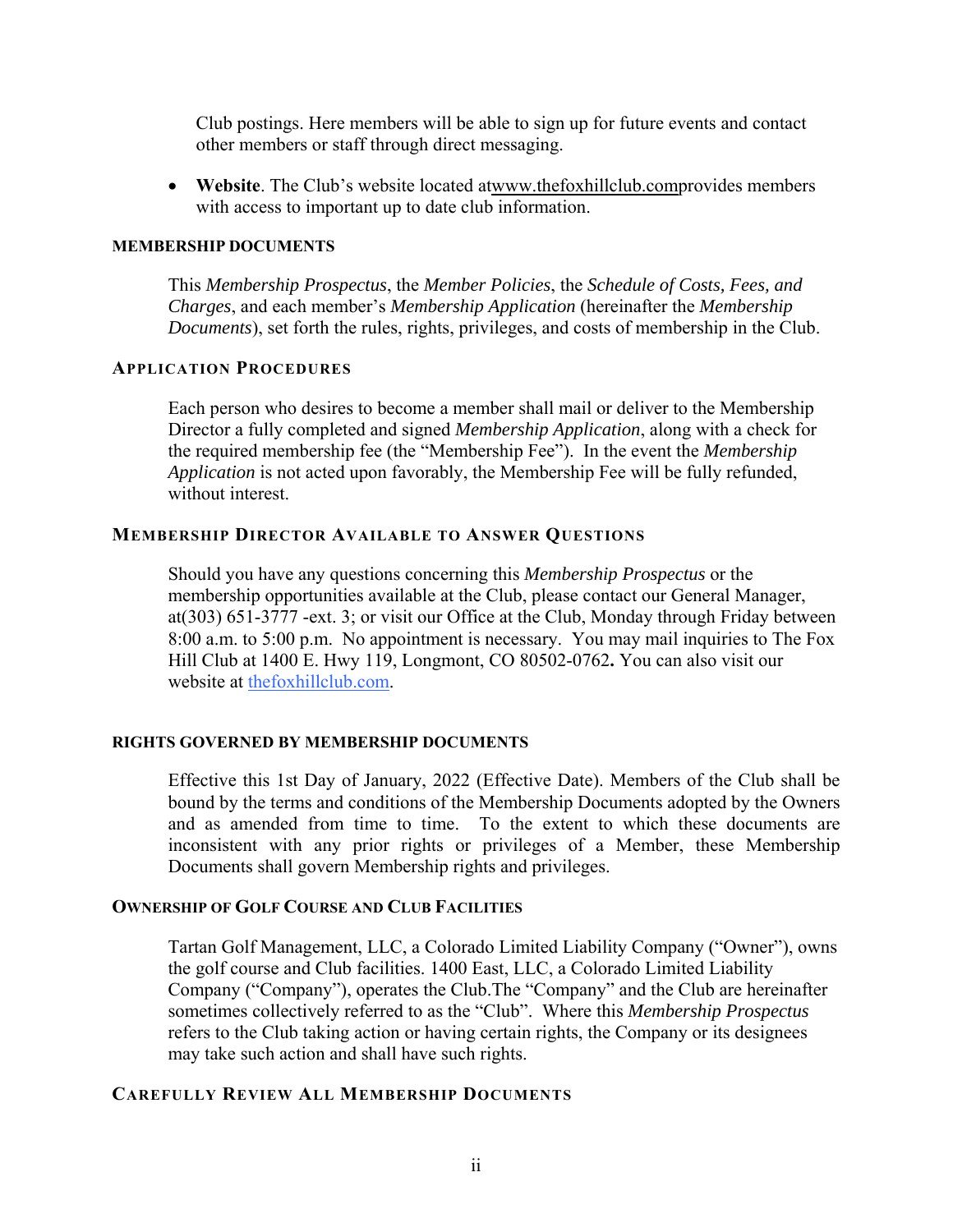Every person who desires to obtain a membership should carefully read this *Membership Prospectus* and all of the attached or referenced exhibits.

#### **RELY ONLY ON WRITTEN INFORMATION PROVIDED**

**NO PERSON HAS BEEN AUTHORIZED TO GIVE ANY INFORMATION OR MAKE ANY REPRESENTATIONS NOT CONTAINED IN THIS MEMBERSHIP PROSPECTUS AND THE REFERENCED DOCUMENTS AND, IF GIVEN OR MADE, SUCH INFORMATION MUST NOT BE RELIED UPON AS HAVING BEEN AUTHORIZED BY THE CLUB. IN THE EVENT OF A CONFLICT BETWEEN THE TERMS OF MEMBERSHIP CONTAINED IN THE MEMBERSHIP DOCUMENTS WITH OTHER PRINTED MATERIALS, THE MEMBERSHIP DOCUMENTS SHALL GOVERN.** 

#### **MEMBERSHIPS OFFERED ONLY FOR RECREATIONAL PURPOSES**

**MEMBERSHIPS AT THE CLUB ARE OFFERED EXCLUSIVELY FOR THE PURPOSE OF PERMITTING MEMBERS THE RECREATIONAL USE OF THE CLUB FACILITIES. MEMBERSHIPS SHOULD NOT BE VIEWED AS AN INVESTMENT AND NO MEMBER SHOULD EXPECT TO DERIVE ANY ECONOMIC PROFITS FROM MEMBERSHIP AT THE CLUB.**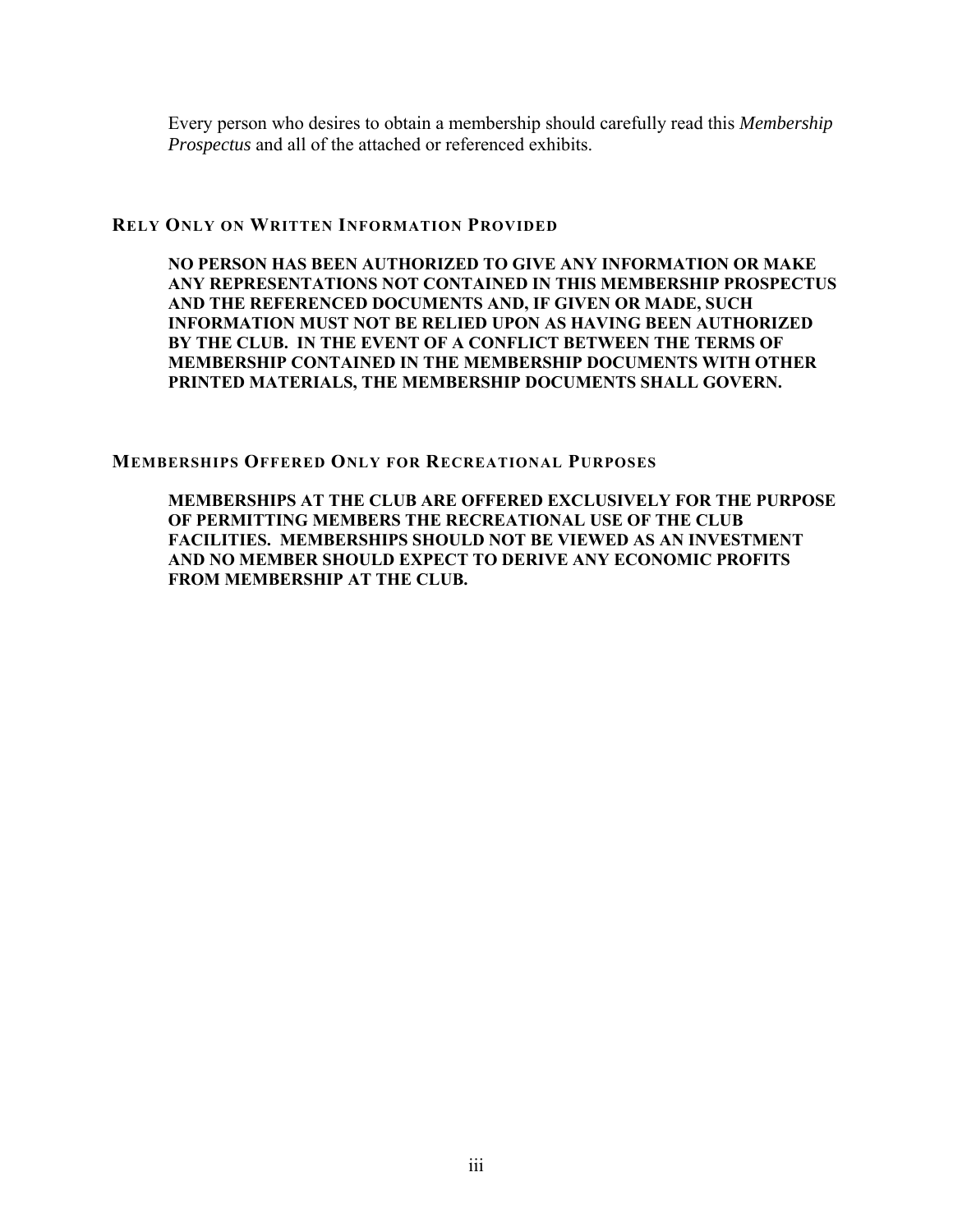# **MEMBERSHIP FEATURES AND FACILITIES**

## **CLUB FACILITIES**

Members, their families and guests will enjoy the following exceptional Club Facilities:

- An 18-hole championship golf course designed by Frank Hummel and modified under a Master Plan designed by Dick Phelps. Opened in1973, the now mature course provides all the challenge and scenic beauty you've come to expect in the region's exclusive private clubs. The parkland style, 130-acre golf course, features beautifully manicured fairways lined by some 1,400 trees. Nine fairway bunkers define the driving areas and approximately 30 strategically placed bunkers challenge approaches to the greens. Along with trees and sand, the course features water hazards on eight of the holes. The golf course has six sets of tee markers ranging just over 5400 yards from the Forward markers to over 7000 yards from the Championship markers. Selecting the appropriate set of tee markers will assure an appropriate challenge for all ages, genders and skill levels. Aside from the challenge, the serenity and beauty of the course is unmatched in the region.
- Golf practice facilities;
- An approximately 31,000square foot clubhouse, featuring a Member's Pub, dining room, meeting rooms, golf shop, and men's and women's locker rooms;
- Four tennis courts:
- Swimming pool, and
- Fitness facility

#### **ADDITIONAL CLUB FACILITIES**

The Club may, from time to time in its sole and absolute discretion, expand the Club as it determines appropriate. If additional facilities are added to the Club Facilities or the Club Facilities are expanded, the number ofmemberships issued in the Club may be increased and the Club may offer additional categories of membership.

# **MEMBERSHIP CATEGORIES AND PRIVILEGES**

#### **LIMIT ON NUMBER OF MEMBERSHIPS**

The maximum combined number of Memberships with golfing privileges permitted is 450. There is no limit to the number of Social Memberships. The Club may at its sole and absolute discretion, modify the number of memberships available as the Club determines appropriate from time to time.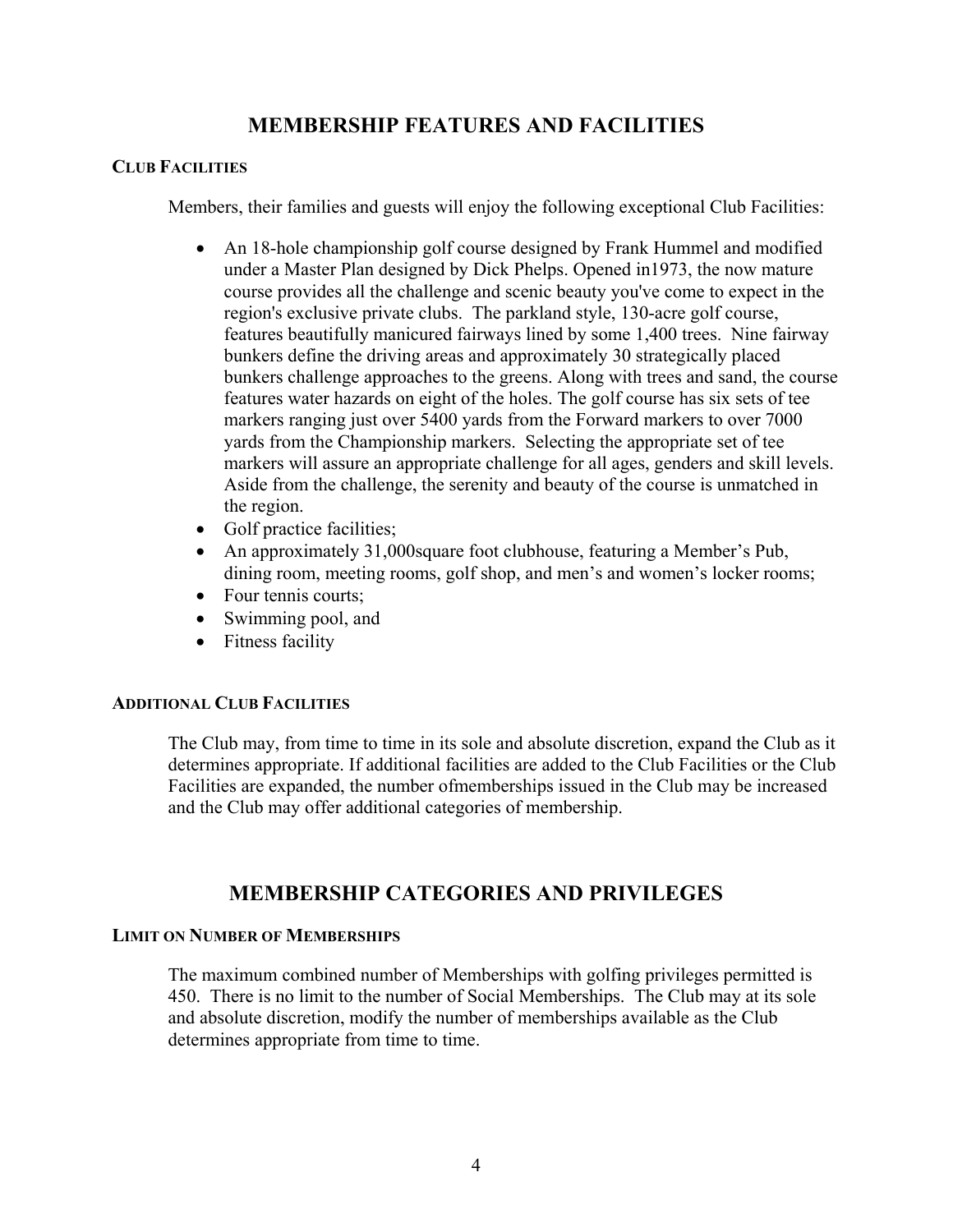#### **CATEGORIES OF MEMBERSHIP**

The Club offers Golfing Memberships that include golf privileges and Social Memberships that provide access to all the Club's facilities except the Golf Course.

The Club currently offers sixtypes of Golfing Memberships to individuals and families: Full, Youth, Junior, Senior,Individual, and Dual Residency/Seasonal Memberships. The Club may offer Honorary Memberships from time to time at its sole discretion. The Club also offers a Standard and a Limited Business Memberships.

#### **FULL MEMBERSHIP**

Each Full Member and their immediate family members (spouses and children through the age of 23) may use all of the Club Facilities, including the golf, tennis, swimming, fitness, and social facilities of the Club. Full Members arenot required to pay fees for use of the golf, tennis, fitness, or swimming facilities.

#### **YOUTH MEMBERSHIP**

A Youth Membership is exclusively for the children (24 through 29 years old) of current Members to help them transition from the Membershipsheld by their parents to a Junior Membership when they reach 30 years old.

#### **JUNIOR MEMBERSHIP**

A Junior Member is defined as a person whose age is 39 years or younger. Each Junior Member and their immediate family members (spouses and children through the age of 23) may use all of the Club Facilities, including the golf, tennis, swimming, fitness, and social facilities of the Club. Junior Members are not required to pay fees for use of the golf, tennis or swimming facilities.

#### **SENIOR MEMBERSHIP**

A Senior Member is defined as a person whose age is 70 years or older.Each Senior Member and their spouse may use all of the Club Facilities, including the golf, tennis, swimming and social facilities of the Club. Senior Members are not required to pay fees for use of the golf, tennis or swimming facilities.

#### **INDIVIDUAL MEMBERSHIP**

An Individual member may use all of the Club Facilities, including the golf, tennis, swimming, fitness, and social facilities of the Club. Individual Members are not required to pay fees for use of the golf, tennis or swimming facilities. An Individual Member may be single or married.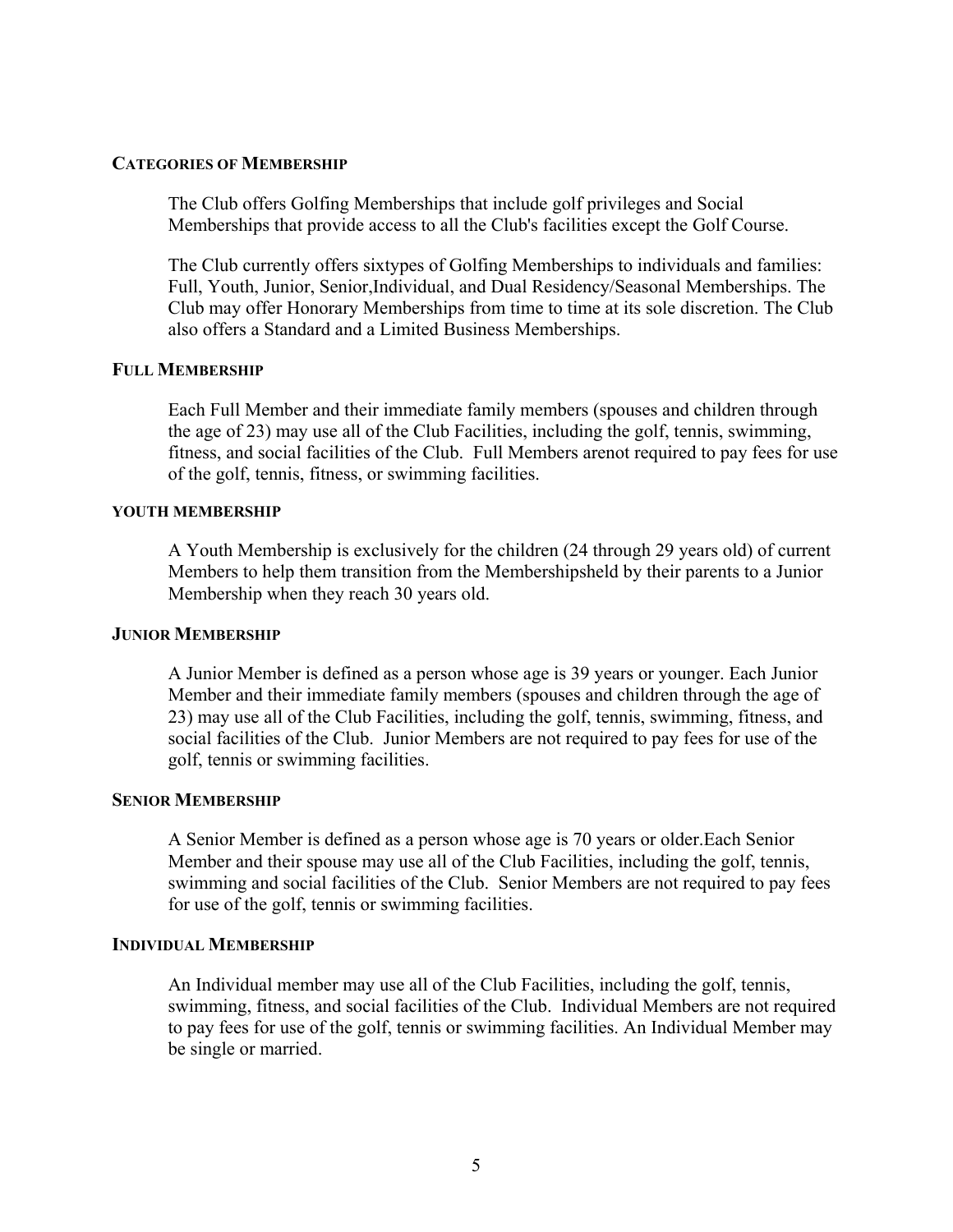An Individual Member's spouse/significant otherand children are invited to the Clubhouse for food and beverage but are treated as guests who must abide by guest policies and pay guest fees the use of all other facilities. For the rights of an unmarried significant other who lives with an Individual Member, see the "Privileges for Individual Living with Member" paragraph of this document.

#### **SEASONAL (DUAL RESIDENCY) MEMBERSHIP**

A Seasonal Member is defined as a Memberwho owns and resides at an out-of-state home for approximately six months each year. Seasonal Members must declare a sixmonth period when their Membership will be "Active" (e.g. April – September). Each Seasonal Member and their immediate family members (spouses and children through the age of 23) may use all of the Club Facilities, including the golf, tennis, swimming and social facilities of the Club and will not be required to pay fees for use of the golf, tennis or swimming facilities during the six-month period when their Membership is Active. However, appropriate fees will apply during the six-month period when the Membership is "Inactive." Seasonal Members may extend their Active period in monthly increments by paying a pro rata extension fee.

#### **SOCIAL MEMBERSHIP**

A Social Member and their immediate family members (spouse and children through the age of 23) may use the tennis, swimming, fitness, and social amenities of the Club without paying additional fees. Social Members may use the golf practice facilities at an additional fee. A Social Member may play golf as a guest of a golf member and pay the corresponding rate once per month and up to 6 times per season. A Social Member is also eligible to purchase one pack of Social Member Golf Passes at the current rate.

#### **HONORARY MEMBERSHIPS**

The Club may offer Honorary Memberships to persons designated by the Club from time to time. These Honorary Memberships are in addition to all other memberships permitted to be issued in the Club and will not count toward any membership limit and will be available on such terms and conditions as determined by the Club from time to time. Honorary Memberships will not be assignable or transferable by the Honorary Members and will terminate and be surrendered to the Club upon receipt of written notice from the Club. Any Honorary Membership recalled by the Club may be reissued to another person as designated by the Club from time to time.

#### **MEMBERSHIPS HELD IN NAME OF ENTITY**

Business Golf Memberships: Memberships may be held in the name of a business in good standing ("entity"). The entity may hold multiple Memberships and must have a minimum of two. For each membership held by the entity, the entity must designate an individual or family who will have the right to use the Membership. The designated individual or family may not be changed. Each designated user must submit a *Membership Application* and will be subject to the approval of the Club. Each designated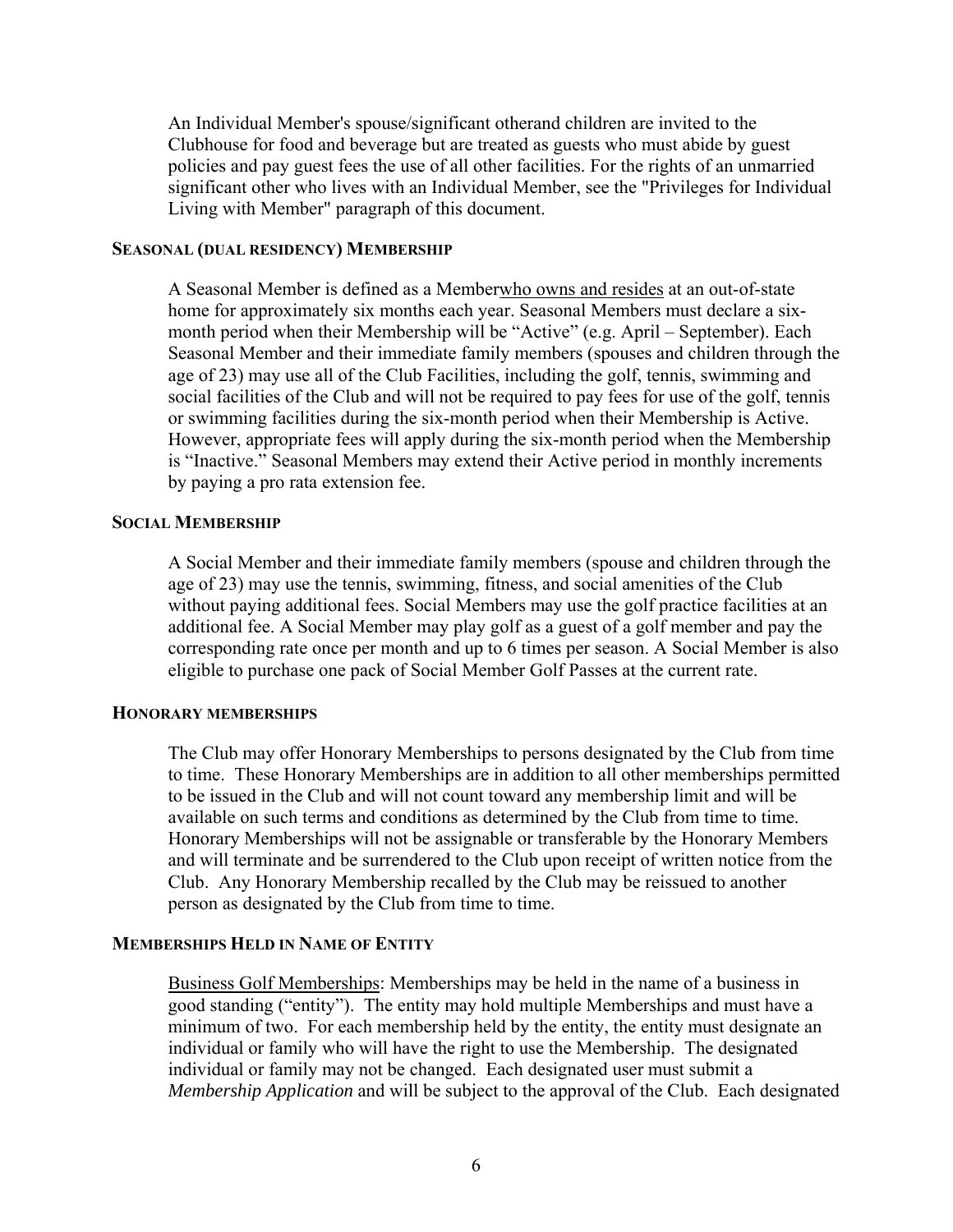user must be a bona fide director, officer, partner, shareholder or employee of the entity, and will be financially responsible for the Membership in his/her name. No person other than the designated user and his/her immediate family will be entitled to use the Membership.

Business Social Memberships: Membership may be held in the name of a business in good standing ("entity"). The entity must designate a representative who will submit a *Membership Application* to the Club. The representative must be a bona fide director, officer, partner, or shareholder of the business and have the authority to sign on behalf of the business

## **MEMBERSHIP APPLICATION**

#### **APPLICATION PROCEDURE**

Each person who desires to become a member must mail or deliver to the Membership Director a fully completed and signed *Membership Application*, along with a check for the required Membership Fee. In the event the *Membership Application* is not acted upon favorably, the Membership Fee will be fully refunded, without interest.

#### **REVIEW OF APPLICATION**

After the Club has received the required materials, a determination will be made whether the applicant has satisfied the relevant conditions of membership. The determination of whether an applicant is approved for membership is made solely by the Club. If the application is not acted upon favorably, the applicant will receive a refund of any amount previously paid, without interest. The Club is under no obligation to give any reason for denying an application.

#### **WAITING LIST**

If memberships are not available, the Club will establish a waiting list of those persons who have notified the Club in writing of their desire to purchase a membership.

#### **SOCIAL WAITING FOR GOLF LIST**

Persons who become Social Waiting For Golf Members will be given priority for Golf Memberships as they become available.

## **FAMILY AND GUEST PRIVILEGES**

#### **IMMEDIATE FAMILY PRIVILEGES**

A member's immediate family will be entitled to use the Club Facilities on the same basis as the member. A member's immediate family includes the member's spouse and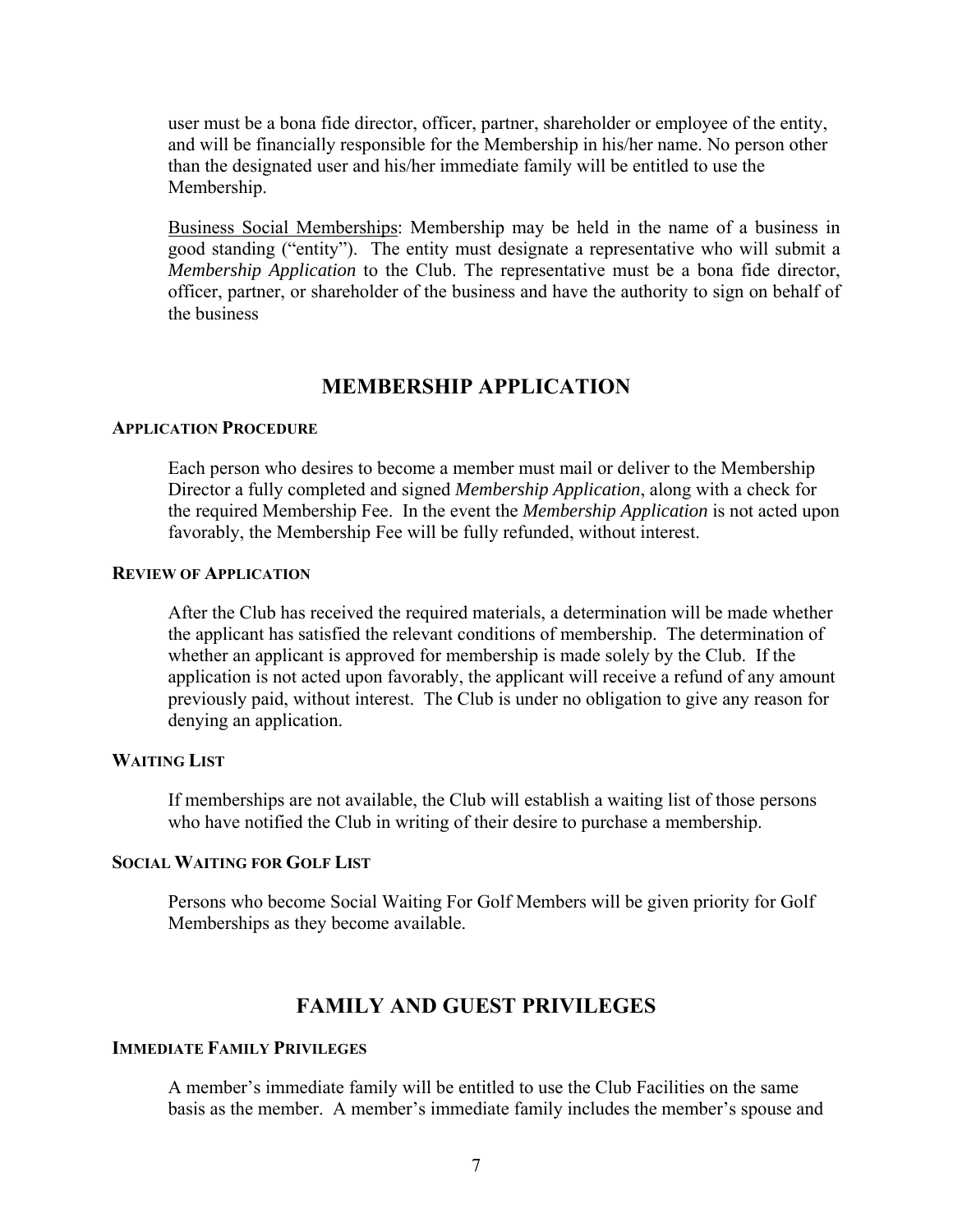their unmarried children through the age of 23 who are living at home, attending school on a full-time basis, or serving in the military.

#### **PRIVILEGES FOR INDIVIDUALS LIVING WITH MEMBER**

An unmarried member living together with another individual of the same or opposite sex in the same household as a family unit may designate the other individual to use the ClubFacilities as an immediate family member. The total number of adults who have membership privileges is limited to two adults per membership, including the member. The member and the designated user shall be individually and jointly responsible for the payment of all charges and fees incurred by the designated user.

#### **GUEST PRIVILEGES**

Members may have guests use the Club Facilities in accordance with the member's category of membership and the Rules and Regulations of the Club. The Club will allowthe same guest, regardless of which member accompanies said guest, to use the golf course only once in any calendar month and no more than six times per membership year.

The member accompanying said guest will be responsible for the payment of charges incurred but not paid by his or herguests, including any applicable daily guest fees established by the Club from time to time. Members will also be responsible for the conduct of their guests. The six times restriction on the number of times a person can play golf each membership year shall exclude tournament play in any member-guest tournament.

#### **OUT OF STATE GUEST PRIVILEGES – EFFECTIVE APRIL 1, 2022**

Members at The Fox Hill Club have the opportunity to share the club with their out-ofstate family and guests. For \$400 per person, per week and a maximum of 2 weeks per year, out of state guests of Fox Hill members will receive full access to the club. This includes the golf course, fitness, swimming pool, and tennis areas. The fee includes all green fees and range fees. Cart fees are additional.

Out of state guests will not have a member account but can use the club and pay for all services via cash or credit card. They may also charge to their sponsoring Member's account with the written approval of the Member who will take responsibility for all unpaid Guest charges during their stay.

## **MEMBERSHIP FEES**

#### **MEMBERSHIP FEE REQUIRED TO ACQUIRE MEMBERSHIP**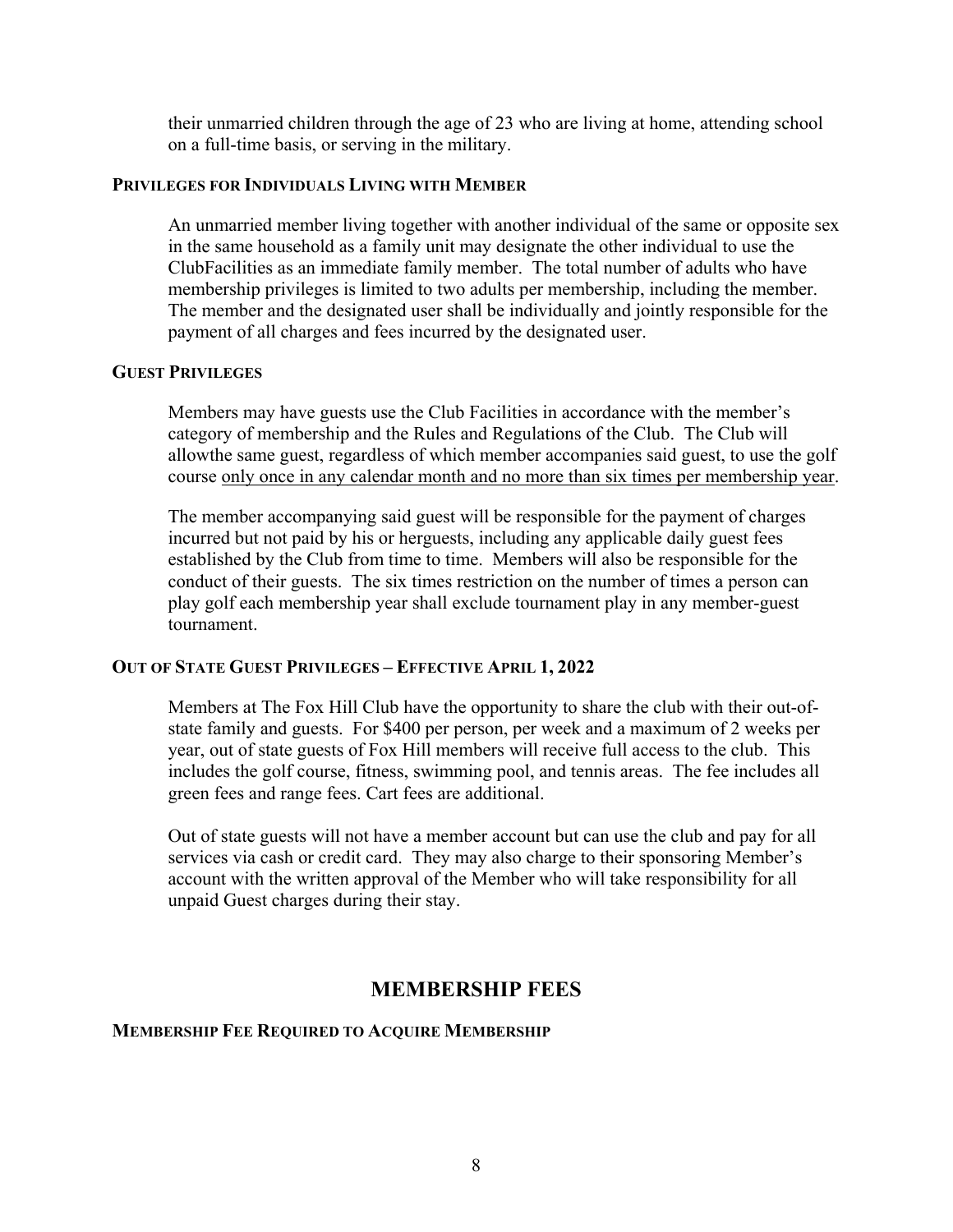Persons desiring to be members of the Club must pay the Membership Fee in effect on the date of application for a membership.The Membership Fee will be set by the Club in its sole and absolute discretion and may change from time to time.

#### **MEMBERSHIP FEES ARE NON-REFUNDABLE**

If a Golfing Member or a Social Member elects to resign from the Club, the Club shall have no obligation to repay all or any part of the Membership Fee.

## **RESIGNATION AND TRANSFER OF MEMBERSHIP**

#### **RESIGNATION FROM THE CLUB**

Should a member desire to resign from the Club, the member shall be required to give two months written notice to the Club. Resignation of a membership is irrevocable, unless otherwise determined by the Club. A member may not transfer or sell his or her membership to any person or entity except by the Transfer of Membership Policy described below.

#### **TRANSFER OF MEMBERSHIP UPON DEATH OF MEMBER**

Upon the death of a Full Member, the membership will automatically pass to the surviving spouse of the deceased member without the payment of any additional Membership Fee. If the deceased member is not survived by a spouse or the spouse does not desire the membership, then an adult child or grandchild of such member, if approved for membership by the Club, may acquire the deceased member's membership without the payment of any additional Membership Fee or transfer fee.

#### **LEGAL SEPARATION OR DIVORCE**

In the event of the divorce or separation of spouses having membership privileges, the membership, including all of its rights and benefits, will vest in the spouse awarded the membership by an agreement of separation or a decree of divorce. Until the award of the membership and written notice thereof is provided to the Club, both spouses will be jointly and severally liable for all dues and charges and both may continue to enjoy membership privileges so long as such amounts are timely paid. The Club reserves the right from time to time, in its sole and absolute discretion, not to transfer the membership to either spouse if the Club from time to time, in its sole and absolute discretion, is unable to determine the person who is lawfully entitled to receive the membership. In the case of divorce, if the Club has been unable to determine which spouse is legally entitled to the membership within six months after the date of the divorce decree, the membership shall automatically be deemed resigned.

#### **UPGRADE OF MEMBERSHIP**

If a Social Member desires to upgrade to a Full Membership, the member may upgrade to Full Membership on terms and conditions determined by the Club from time to time.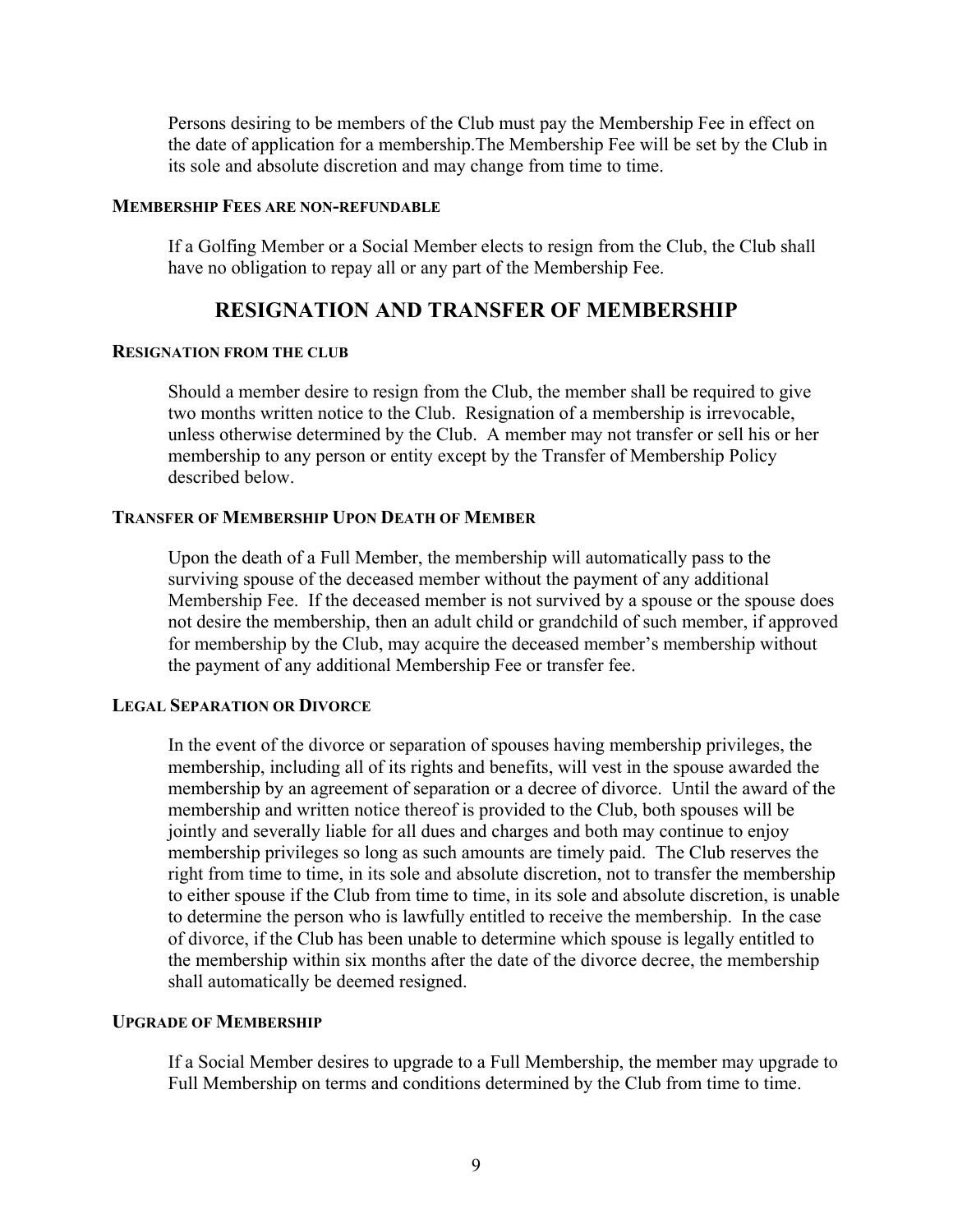#### **DOWNGRADE OF MEMBERSHIP**

Downgrades of membership will not be permitted except in cases of hardship as verified in writing and approved by the Club.

## **MEMBER DUES AND FEES**

#### **MEMBERSHIP YEAR**

The Club's membership year will constitute the 12-month period commencing April1 and ending March 31, unless otherwise established by the Club from time to time.

#### **DUES, FEES AND CHARGES**

The Club will determine the amount of dues, fees and charges to be payable by memberseach year. Dues shall be payable on a monthly basis on or before the first day of each month, unless otherwise determined by the Club from time to time.

The Club will assess a "late charge" for accounts that remain unpaid after the  $10<sup>th</sup>$  day of the month. Accounts that remain delinquent for a period of 45 days will result in the suspension of charging privileges and will be assessed interest at the rate of 18% per annum. Finally, if an account is delinquent after 75 days, the Membership will be suspended until the full amount owed (monthly dues, monthly minimums, assessed charges and interest) is paid in full.

Members who elect to paytheir monthly dues on an annual basis, via check, and in advance are entitled to an Annual Payment Incentive of by the Club and which may change from time to time at the sole and absolute discretion of the Club. Members can further learn about Annual Payment Incentives by contact anyone in the Management Office.

The current dues, feesand charges for use of the Club Facilities are indicated on the *Schedule of Dues, Fees and Charges*. The amount of dues, fees and other charges is subject to change from time to time by the Club. Payment of dues by members is a continuing obligation of membership which is not suspended due to the closure of any or all of the Club Facilities which result from acts of God, natural disasters, pestilence, weather, fires, drought, the need to replace turf and landscaping on the Club property due to disease or other unanticipated cause, requirements imposed by governmental authorities after the date hereof and any events beyond the reasonable control of the Club.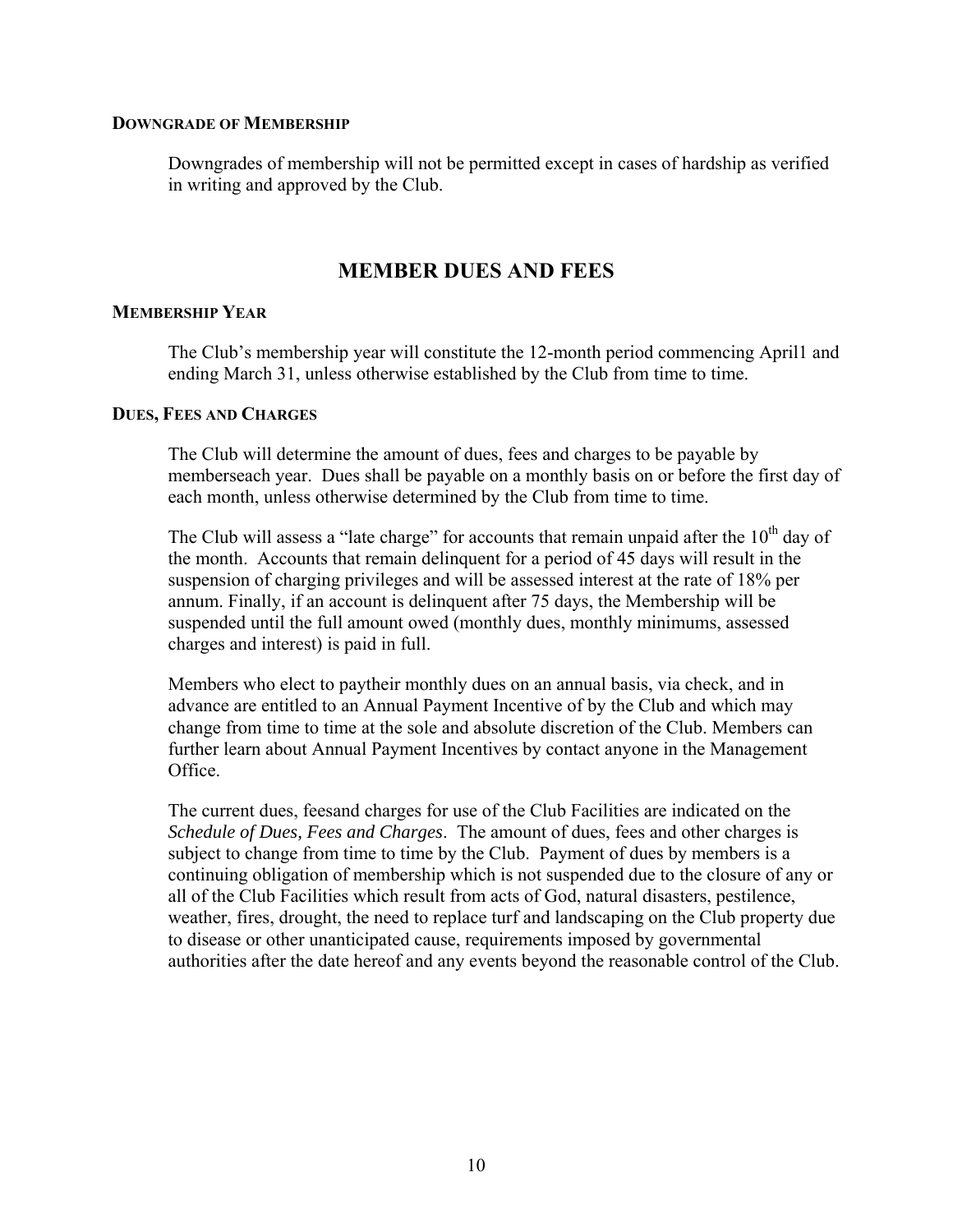## **CLUB OPERATIONS**

#### **MANAGEMENT AND OPERATION**

The Company manages and operates the Club facilities. As a result, the Company is solely responsible for the government and administration of the Club facilities and the Club will have the exclusive authority to accept members, set dues and charges, establish rules and regulations and control the management and affairs of theClub facilities and the Club.

#### **CLUB POLICIES**

In order to enhance the recreational and social pleasure of members and their guests, the Club reserves the right to establish (see *Member Policies*) or modify rules, regulations, policies, guidelines, or systems governing access or reservation of the Club facilities.

#### **ADVISORY BOARD**

The Club will establish an Advisory Board comprised of members whose purposeincludes fostering good relations between the members and management of the Club, providing the Club with input on programs, plans and activities of the Club, and advising on the Club's policies, rules and regulations. The management of the Club shall meetwith the Advisory Board on a periodic basis to discuss the operation of the Club facilities. The Advisory Board shall have no duty or power to negotiate or otherwise act on behalf of the Club, its management or the members of the Club, and shall serve only in an advisory capacity. The management of the Club will have the final authority on all matters concerning the Club facilities and the members of the Club.

#### **CLUB COMMITTEES**

In collaboration with the Advisory Board, the Club may establish Golf Committees, a Social Committee, and other appropriate committees. The management of the Club will meet with these committees periodically to discussMember programs and events at the Club. Each of the committees will act only in an advisory capacity and will not have any duty or authority to act on behalf of the members or the Club.

#### **RECIPROCAL PRIVILEGES**

The Club may, in its sole and absolute discretion, enter into reciprocal use privileges and access agreements with other clubs, as the Club determines appropriate from time to time, in its discretion.

#### **PROMOTIONAL USE AND TOURNAMENT OR GROUP PLAY**

The Club will have the right to designate other persons who will not count toward membership limits, including, employees and designees of the Club and their guests to